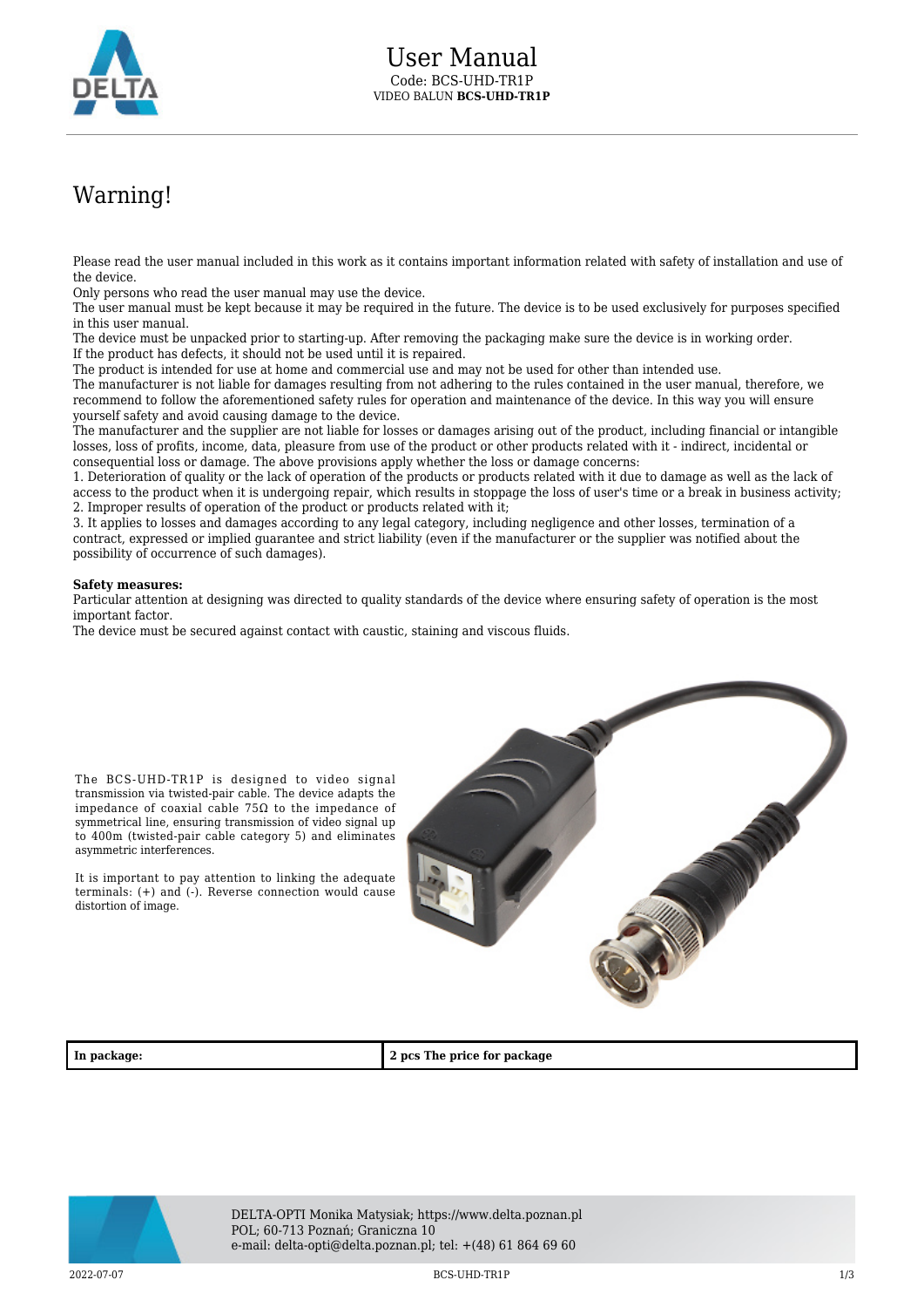

## User Manual Code: BCS-UHD-TR1P VIDEO BALUN **BCS-UHD-TR1P**

| Standard:                      | $\bullet$ AHD - 5 Mpx,<br>$\cdot$ HD-CVI - 4 Mpx,<br>$\bullet$ HD-TVI - 5 Mpx,<br>• CVBS - PAL, NTSC                                                                                                                           |
|--------------------------------|--------------------------------------------------------------------------------------------------------------------------------------------------------------------------------------------------------------------------------|
| Device type:                   | Passive                                                                                                                                                                                                                        |
| Number of channels:            | $\mathbf{1}$                                                                                                                                                                                                                   |
| Video transmission range:      | $\cdot$ 440 m (max) @ 720p - UTP cat. 5e<br>$\cdot$ 230 m (max) @ 1080p - UTP cat. 5e<br>$\cdot$ 230 m (max) $@$ 4 Mpx - UTP cat. 5e<br>$\cdot$ 200 m (max) $@5$ Mpx, UTP cat. 5e<br>• 400 m @ CVBS - PAL / NTSC - UTP cat. 5e |
| CMRR $(dB @ 5MHz)$ :           | $> 60$ dB                                                                                                                                                                                                                      |
| Coaxial socket impedance:      | $75\Omega$                                                                                                                                                                                                                     |
| Symmetrical socket impedance:  | $100 \Omega$                                                                                                                                                                                                                   |
| Coaxial socket type:           | BNC - Plug with cable                                                                                                                                                                                                          |
| Symmetrical socket type:       | Spring terminals                                                                                                                                                                                                               |
| Operation temp:                | $-20 °C$ 70 °C                                                                                                                                                                                                                 |
| Permissible relative humidity: | < 95 %                                                                                                                                                                                                                         |
| Weight:                        | $0.02$ kg                                                                                                                                                                                                                      |
| Dimensions:                    | 44 x 22 x 20 mm                                                                                                                                                                                                                |
| Manufacturer / Brand:          | <b>BCS</b>                                                                                                                                                                                                                     |
| Guarantee:                     | 3 years                                                                                                                                                                                                                        |



Connecting the twisted-pair cable to the transformer:



DELTA-OPTI Monika Matysiak; https://www.delta.poznan.pl POL; 60-713 Poznań; Graniczna 10 e-mail: delta-opti@delta.poznan.pl; tel: +(48) 61 864 69 60

2022-07-07 BCS-UHD-TR1P 2/3